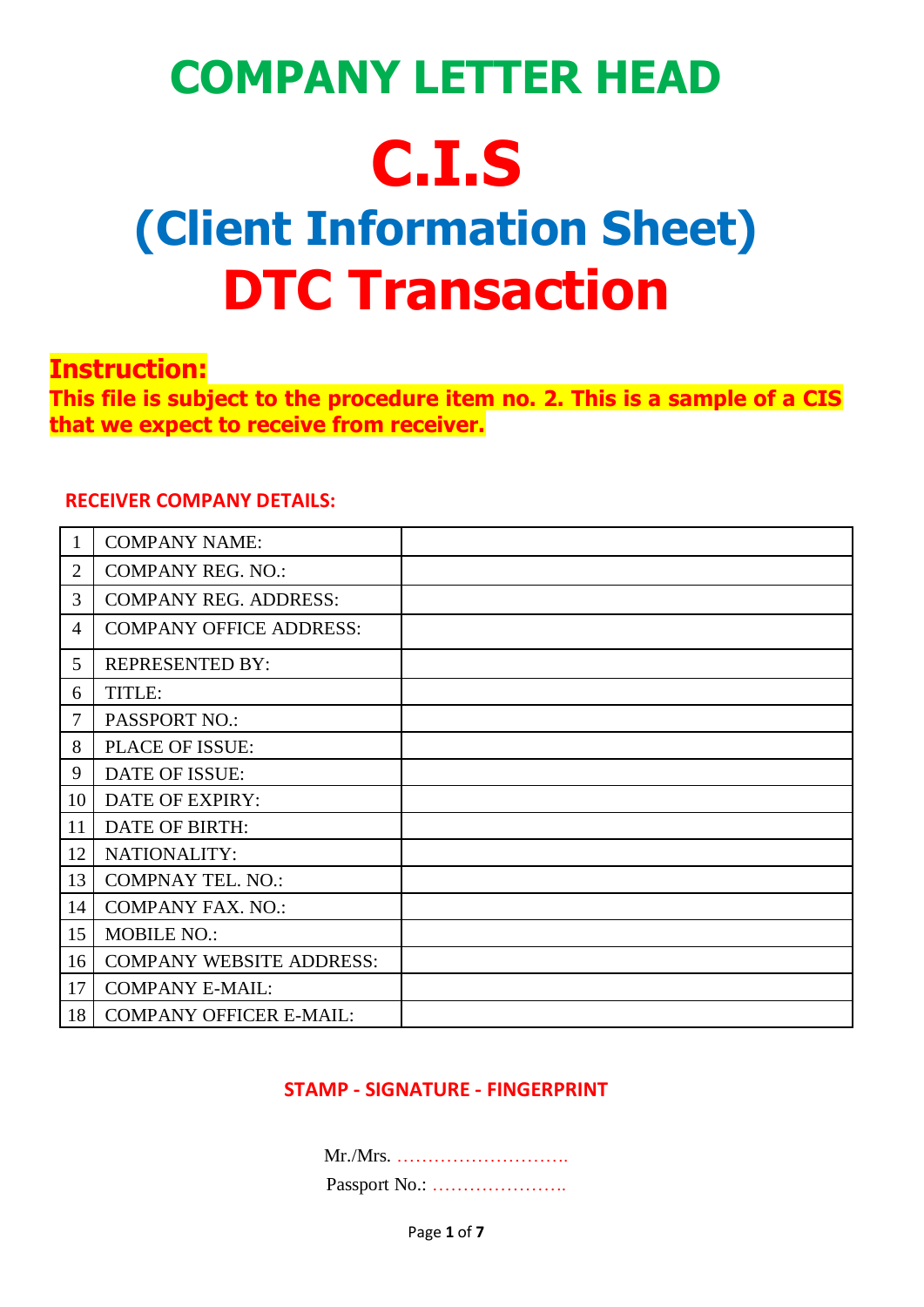### **RECEIVER BANK DETAILS:**

| $\mathbf{1}$   | <b>BANK NAME:</b>                   |             |
|----------------|-------------------------------------|-------------|
| $\overline{2}$ | <b>BANK ADDRESS:</b>                |             |
| 3              | <b>BANK SWIFT OR BIC CODE:</b>      |             |
| $\overline{4}$ | <b>BANK BRANCH CODE:</b>            |             |
| 5              | <b>ACCOUNT NAME:</b>                |             |
| 6              | <b>ACCOUNT NUMBER:</b>              |             |
| 7              | <b>IBAN NUMBER:</b>                 |             |
| 8              | <b>COMMON ACCOUNT NUMBER:</b>       |             |
| 9              | <b>BANK OFFICER NAME:</b>           |             |
| 10             | <b>BANK OFFICER E-MAIL:</b>         |             |
| 11             | <b>BANK OFFICER TEL. NO.:</b>       |             |
| 12             | <b>BANK OFFICER FAX. NO.:</b>       |             |
| 13             | <b>BANK OFFICER MOBILE NO.:</b>     |             |
| 14             | <b>GLOBAL SERVER ID:</b>            |             |
| 15             | <b>GLOBAL SERVER IP:</b>            |             |
| 16             | <b>SERVER ID:</b>                   |             |
| 17             | <b>SERVER IP:</b>                   |             |
| 18             | <b>RECEIVING SERVER ID:</b>         |             |
| 19             | <b>RECEIVING SERVER IP:</b>         |             |
| 20             | <b>TRANSACTION SERVER ID:</b>       |             |
| 21             | <b>TRANSACTION SERVER IP:</b>       |             |
| 22             | <b>SERVER SERIAL ID:</b>            |             |
| 23             | SERVER TERMINAL ID:                 |             |
| 24             | <b>CLEARING HOUSE CODE:</b>         |             |
| 25             | <b>IDENTITY CODE:</b>               |             |
| 26             | UTR (UNIQUE TRANSACTION REFERENCE): |             |
| 27             | <b>SORT CODE:</b>                   |             |
| 28             | <b>WTS SERVER:</b>                  |             |
| 29             | IMAD:                               |             |
| 30             | ISIN:                               |             |
| 31             | <b>USER NAME:</b>                   |             |
| 32             | <b>USER ID:</b>                     |             |
| 33             | TRANSACTION CODE ID:                |             |
| 34             | <b>LOGON DOMAIN:</b>                |             |
| 35             | <b>LOGON SERVER:</b>                |             |
| 36             | <b>FARM NAME:</b>                   |             |
| 37             | <b>CURRENCY:</b>                    | <b>EURO</b> |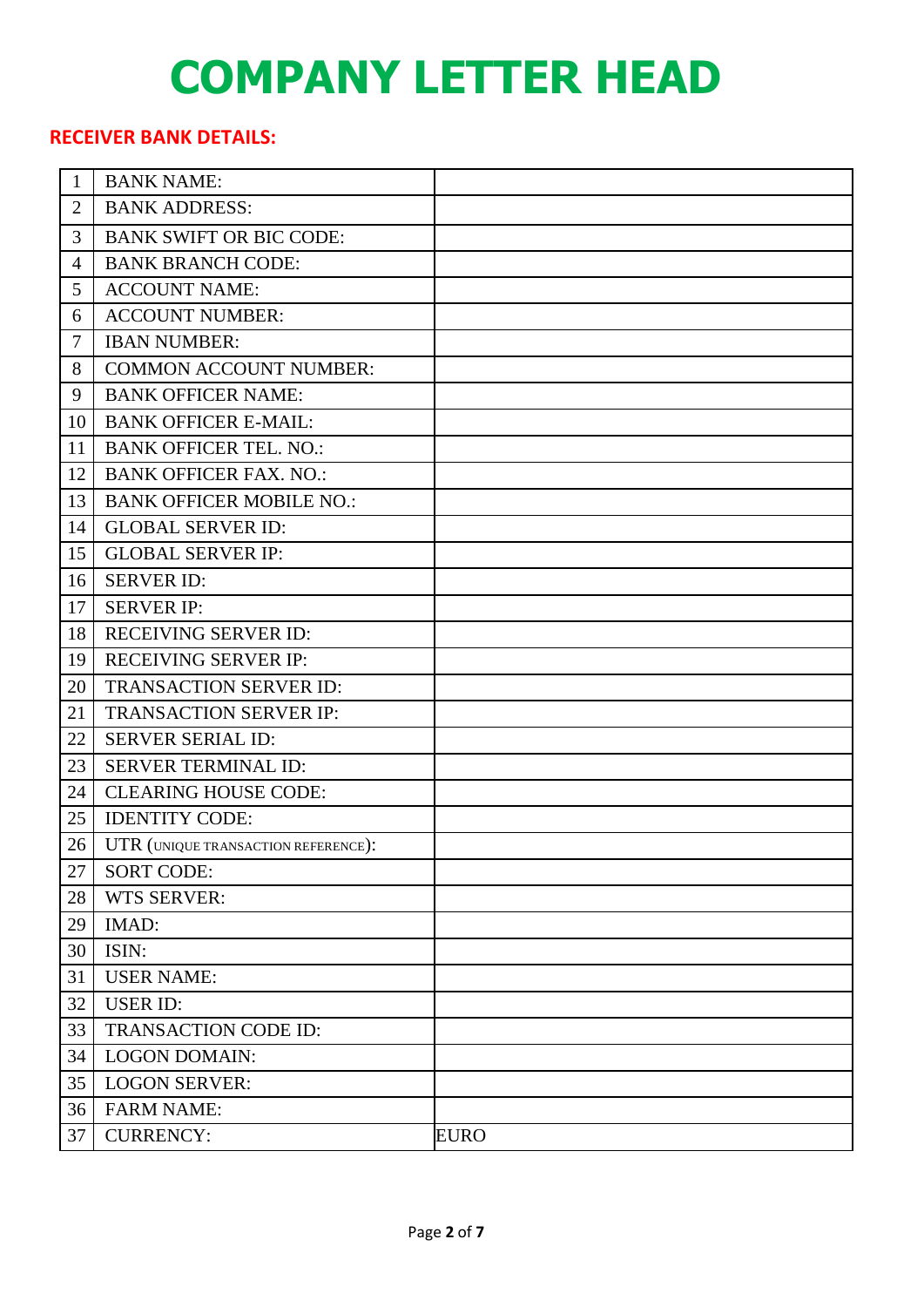### **If you have a NOSTRO account in another bank, the following table should be available in your CIS. Otherwise this table is not needed.**

### **NOSTRO BANK & NOSTRO ACCOUNT DETAILS:**

| $\mathbf{1}$   | <b>BANK NAME:</b>                   |             |
|----------------|-------------------------------------|-------------|
| $\overline{2}$ | <b>BANK ADDRESS:</b>                |             |
| 3              | <b>BANK SWIFT OR BIC CODE:</b>      |             |
| 4              | <b>BANK BRANCH CODE:</b>            |             |
| 5              | <b>NOSTRO ACCOUNT NAME:</b>         |             |
| 6              | <b>NOSTRO ACCOUNT NUMBER:</b>       |             |
| 7              | <b>NOSTRO IBAN NUMBER:</b>          |             |
| 8              | NOSTRO COMMON ACCOUNT NUMBER:       |             |
| 9              | <b>BANK OFFICER NAME:</b>           |             |
| 10             | <b>BANK OFFICER E-MAIL:</b>         |             |
| 11             | <b>BANK OFFICER TEL. NO.:</b>       |             |
| 12             | <b>BANK OFFICER FAX. NO.:</b>       |             |
| 13             | <b>BANK OFFICER MOBILE NO.:</b>     |             |
| 14             | <b>GLOBAL SERVER ID:</b>            |             |
| 15             | <b>GLOBAL SERVER IP:</b>            |             |
| 16             | <b>SERVER ID:</b>                   |             |
| 17             | <b>SERVER IP:</b>                   |             |
| 18             | <b>RECEIVING SERVER ID:</b>         |             |
| 19             | <b>RECEIVING SERVER IP:</b>         |             |
| 20             | <b>TRANSACTION SERVER ID:</b>       |             |
| 21             | <b>TRANSACTION SERVER IP:</b>       |             |
| 22             | <b>SERVER SERIAL ID:</b>            |             |
| 23             | <b>SERVER TERMINAL ID:</b>          |             |
| 24             | <b>CLEARING HOUSE CODE:</b>         |             |
| 25             | <b>IDENTITY CODE:</b>               |             |
| 26             | UTR (UNIQUE TRANSACTION REFERENCE): |             |
| 27             | <b>SORT CODE:</b>                   |             |
| 28             | <b>WTS SERVER:</b>                  |             |
| 29             | IMAD:                               |             |
| 30             | ISIN:                               |             |
| 31             | <b>USER NAME:</b>                   |             |
| 32             | <b>USER ID:</b>                     |             |
| 33             | TRANSACTION CODE ID:                |             |
| 34             | <b>LOGON DOMAIN:</b>                |             |
| 35             | <b>LOGON SERVER:</b>                |             |
| 36             | <b>FARM NAME:</b>                   |             |
| 37             | <b>CURRENCY:</b>                    | <b>EURO</b> |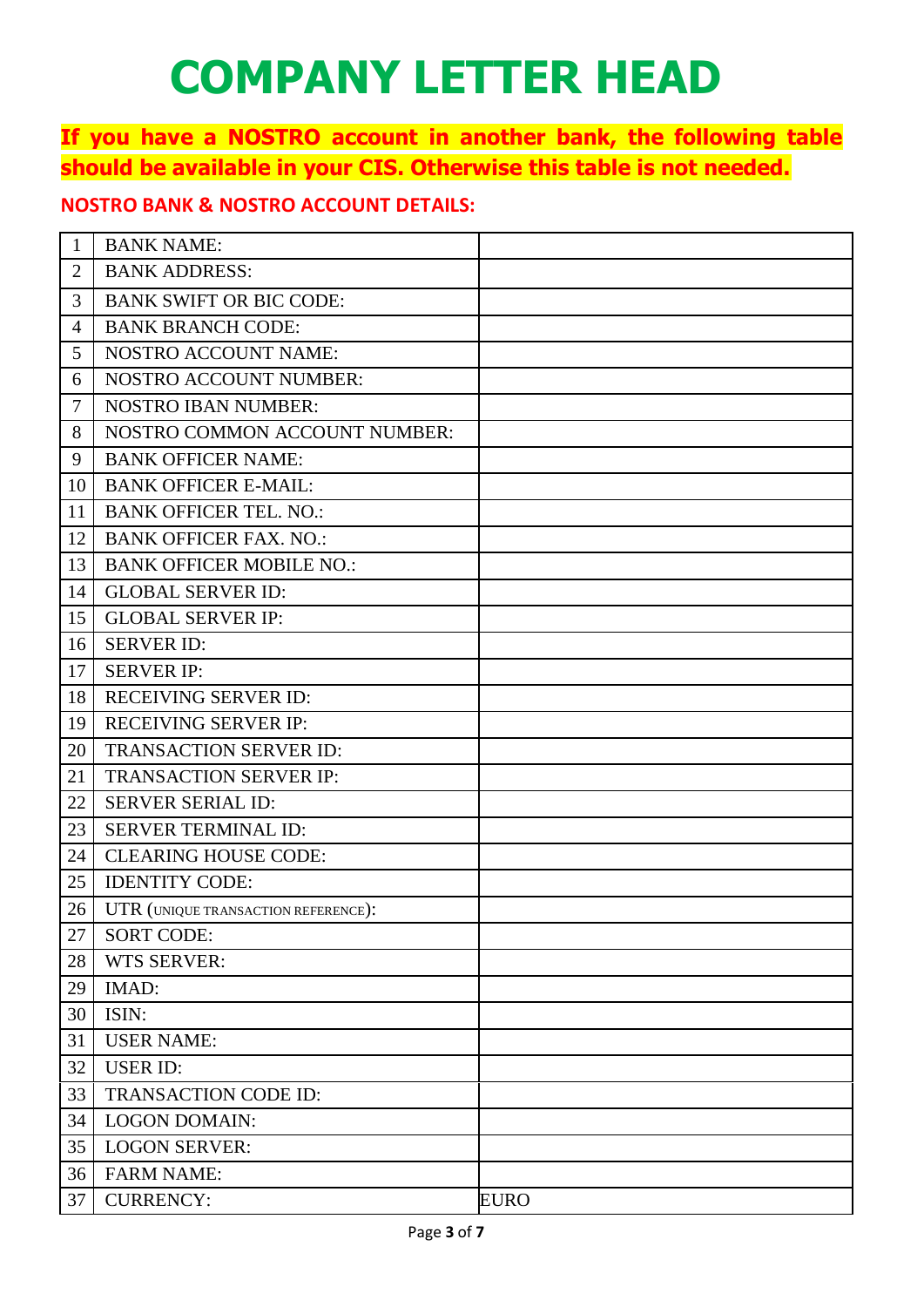I, Mr./Mrs ……………………….. (COMPANY OWNER SIGNATURE) hereby swear under penalty of perjury, that the information provided herein is accurate and true as of this date: …. ……….. ……. For and on behalf of ……………………….. (COMPANY NAME).

#### **STAMP - SIGNATURE - FINGERPRINT**

Mr./Mrs. ………………………. Passport No.: ………………….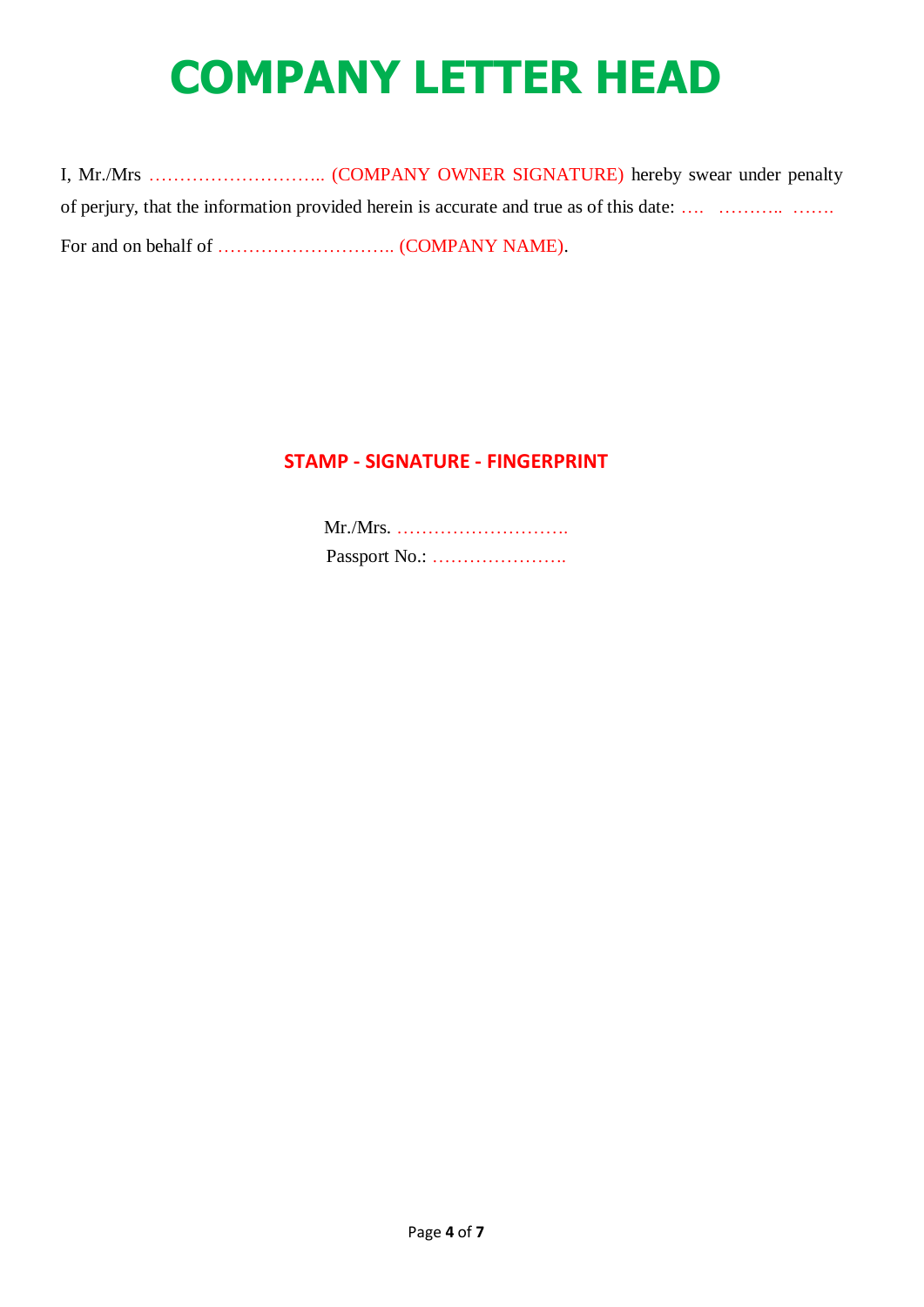**PASSPORT COPY (HD QUALITY):**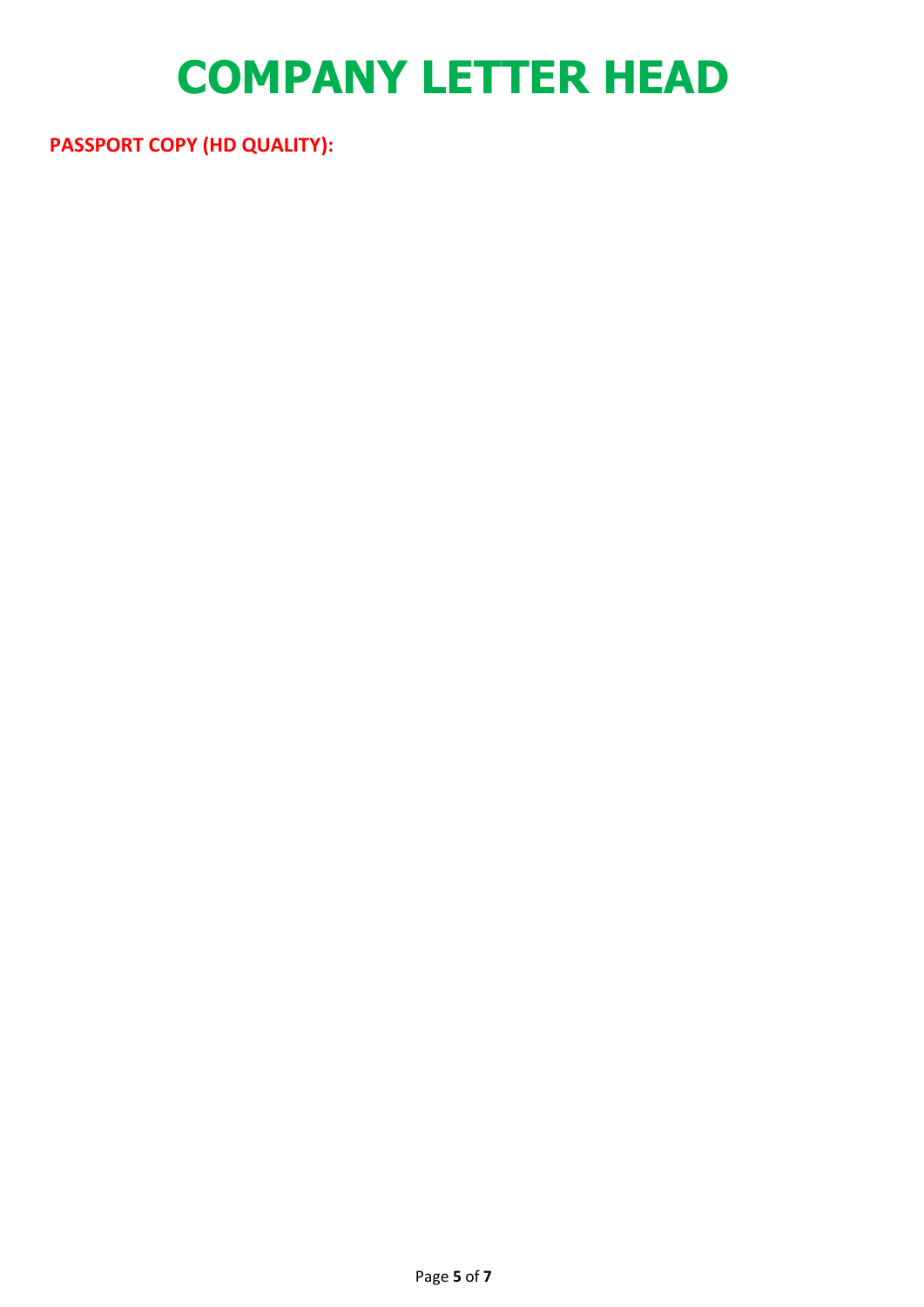**COMPANY INCORPORATION CERTIFICATE COPY (HD QUALITY):**